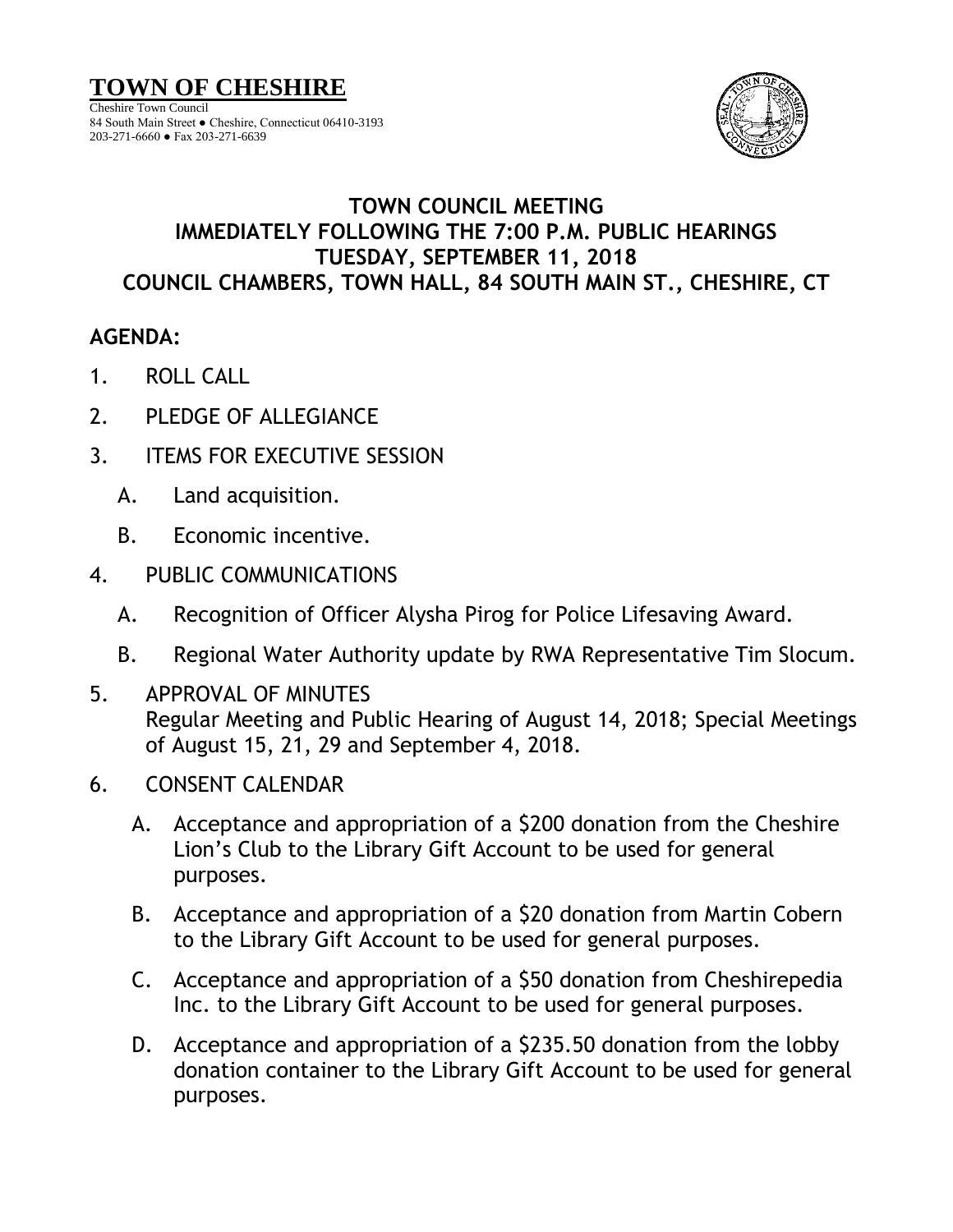- E. Acceptance and appropriation of a \$274.95 donation from the Cheshire Senior Center Membership Association to the Human Services Gift Account for the Senior Center for reimbursement of additional My Senior Center Keytabs.
- F. Acceptance and appropriation of a \$25 donation from Consuelo Hill to the Human Services Gift Account for the Senior Center to be used for general purposes.
- G. Acceptance and appropriation of vactor truck auction proceeds in the amount of \$34,200 to the Capital Asset account for maintenance and purchases of the Public Works fleet.
- H. Authorization to apply for a \$5,000 Connecticut State Targeted Response to the Opioid Crisis Community Mini Grant for local opioid prevention programs.
- I. Acceptance and appropriation of an anonymous donation of \$50 to the Human Services Gift Account for general purposes.
- 7. ITEMS REMOVED FROM CONSENT CALENDAR
- 8. OLD BUSINESS
- 9. NEW BUSINESS
	- A. Discussion and possible approval of proposed ordinance Section 12- 17(30) re: inland wetlands permit after-the-fact fee.
	- B. Discussion and possible approval of proposed ordinance Section 3-3(e) re: building permit late fee charge.
	- C. Discussion and possible approval of proposed ordinance Section 3-3(d) re: building permit fee waiver for handicapped accessibility renovations.
	- D. Discussion and possible approval of design and authorization for the Public Building Commission to go to bid for the Parks Lavatory project.
	- E. Call for public hearing for proposed Public Building Commission ordinance amendment Section 2-26.
	- F. Discussion and possible approval of a reallocation of a \$100,000 appropriation for sidewalks for Lanyon Drive and Westland Avenue to the general sidewalk repairs and replacements capital project.